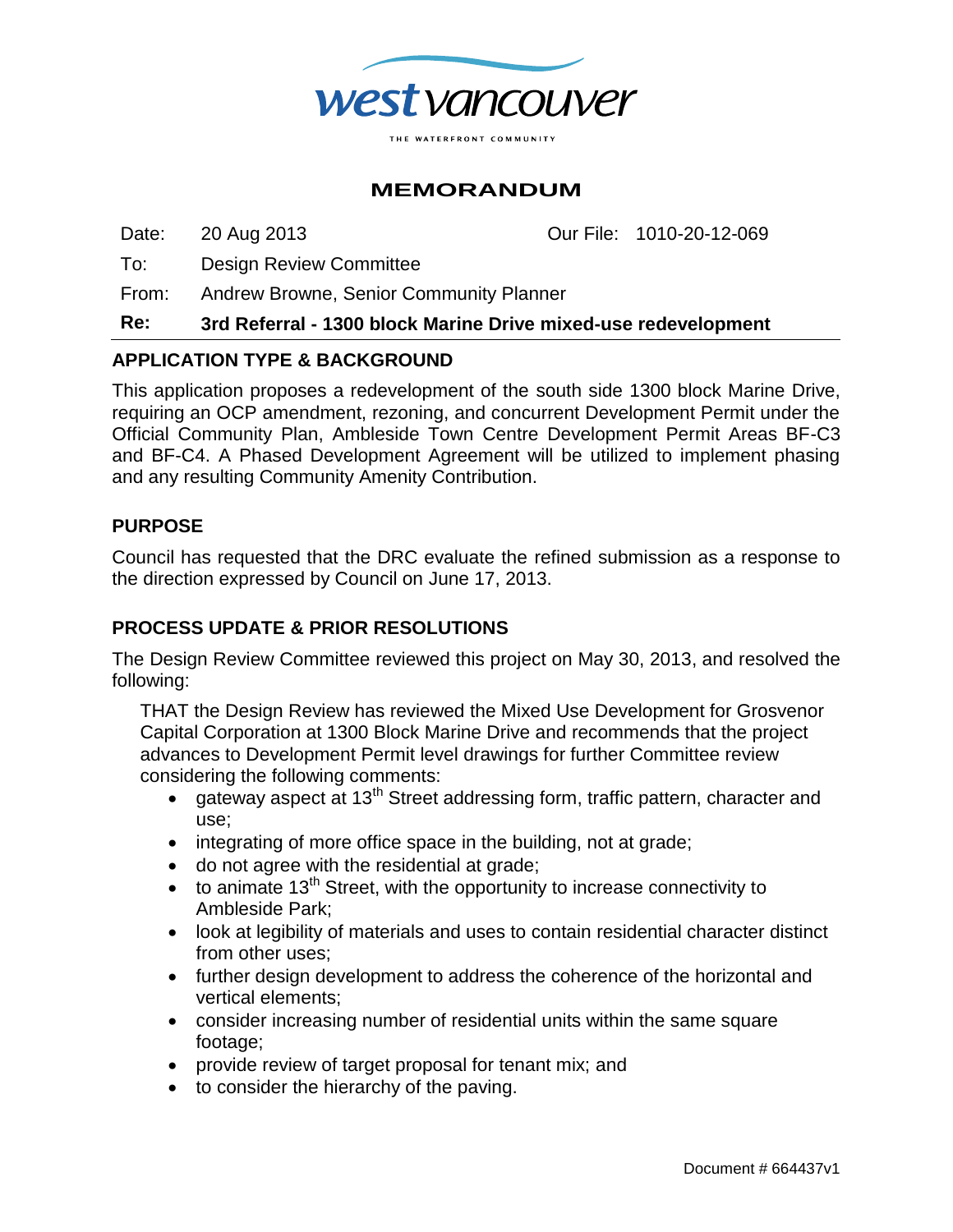On June 17, 2013 Council resolved the following direction for the application:

- **1.** Development Application No. 12-069, by Grosvenor Capital Corporation for the 1300 block of Marine Drive, advance in the development consideration process;
- **2.** The applicant work with staff to complete refinements to the proposal as follows:
	- a. Resolution of land uses in the vicinity of 13th Street while striving for a viable, continuous, and occupied street-front and recognizing the function of the area as a gateway both to the Ambleside commercial area and to Ambleside Park;
	- b. Architectural refinements including:
		- i. a stronger gateway architecture at Marine Drive and 13th Street;
		- ii. modifications to building elevations to fully integrate recently added vertical elements into the existing architecture;
		- iii. stronger codification of architecture by land use;
		- iv. division of the Bellevue building elevations into smaller elements;
		- v. consideration of additional "wall" area in lieu of spandrel glass panels; and,
		- vi. consideration of the selective use of additional materials to assist in the differentiation of the two buildings.
	- c. Consideration of additional residential units and/or second-floor office use;
	- d. Ensure that proposed commercial spaces are adaptable to a range of tenants consistent with the applicant"s retail strategy (e.g. availability of mechanical ventilation, reconciliation of potential internal layouts with external door and patio locations);
	- e. Coordination of residential floor and unit plans with revised building elevations;
	- f. Development of details, dimensions, and maintenance plans for green roofs, green walls, and terrace perimeter landscaping; and,
	- g. Various public realm and landscaping revisions to ensure consistency with the Ambleside Streetscape Standards, while allowing for contextual and sympathetic upgrades beyond the Standards;
- **3.** Staff bring forward draft bylaws and a development permit package for Council consideration after refinement, design development, and additional Design Review Committee evaluation;

## **POLICY BACKGROUND**

Information relating to the development, content, and adoption of the *Ambleside Town Centre Strategy*, and information about the *Official Community Plan* as it relates to Ambleside, can be found attached.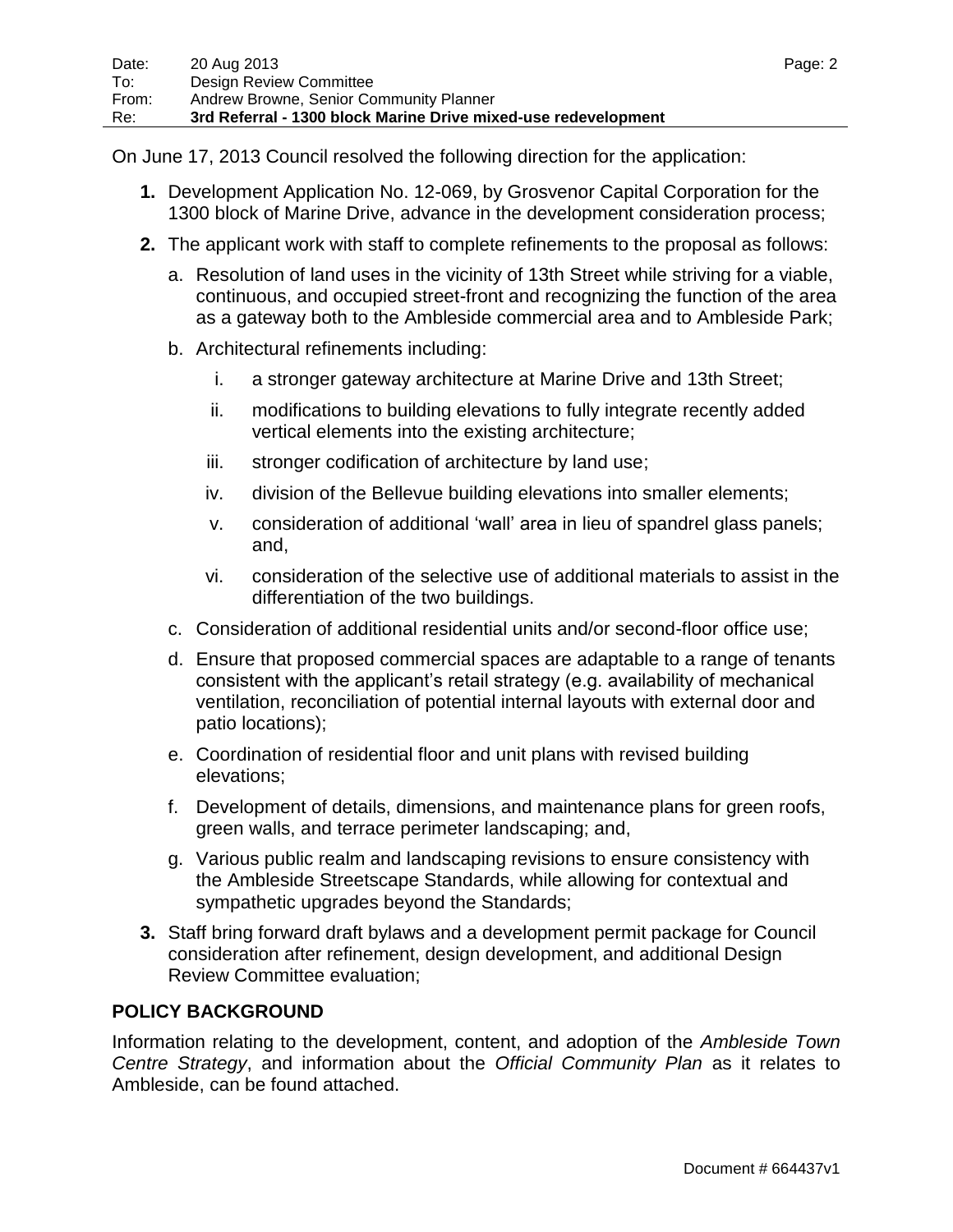## **DESCRIPTION OF PROPOSAL**

 $\overline{a}$ 

The applicant team has made refinements to their proposal in response to direction from Council, the Design Review Committee, and staff. Key changes are presented in the following table.

|                                                       | <b>Last Revision</b> | <b>Current</b>    | <b>Difference</b>       |
|-------------------------------------------------------|----------------------|-------------------|-------------------------|
| <b>Gross floor area</b>                               | 257,753 sq ft        | 256,338 sq ft     | $(1,415 \text{ sq ft})$ |
| Net floor area (for<br>calculating FAR)               | 248,307 sq ft        | 249,761 sq ft     | $1,454$ sq ft           |
| <b>FAR</b>                                            | 2.90                 | 2.92              | 0.02                    |
| "Visible" FAR <sup>1</sup>                            | 2.86                 | 2.87              | 0.01                    |
| <b>Height, Storeys</b>                                |                      |                   |                         |
| West Building (14 <sup>th</sup> )                     | 7 storeys            | 7 storeys         |                         |
| East Building (13th)                                  | 6 storeys            | 6 storeys         |                         |
| Height, Feet <sup>2</sup>                             |                      |                   |                         |
| West Building (14 <sup>th</sup> )                     | 79.00 ft             | 80.25 ft          | $1.25$ ft               |
| East Building (13th)                                  | 68.50 ft             | 69.75 ft          | $1.25$ ft               |
| <b>Floor-to-Ceiling Height</b>                        |                      |                   |                         |
| <b>Residential</b>                                    | 10.50 ft             | 10.50 ft          |                         |
| <b>Elevator Over-run (roof)</b>                       | 8.00 ft              | 9.00 ft           | $1.00$ ft               |
| <b>Commercial (at Marine)</b>                         | 14.75 to 16.00 ft    | 13.25 to 17.25 ft | $(1.50)$ to 1.25 ft     |
| <b>Footprint, Elevator</b><br>Over-run (per building) | $\sim$ 340 sq ft     | $\sim$ 340 sq ft  |                         |

 $1$  With the introduction of two-level townhouses within the existing commercial ceiling height in the vicinity of 13th & Bellevue, the portion of FAR attributed to the second level of the townhouses is in effect

incorporated into the existing massing of the building and is not "visible" FAR.<br><sup>2</sup> Building heights have been normalized to use the grade at Marine Drive at the Galleria (16.75 ft), being the approximate mid-point grade of the block.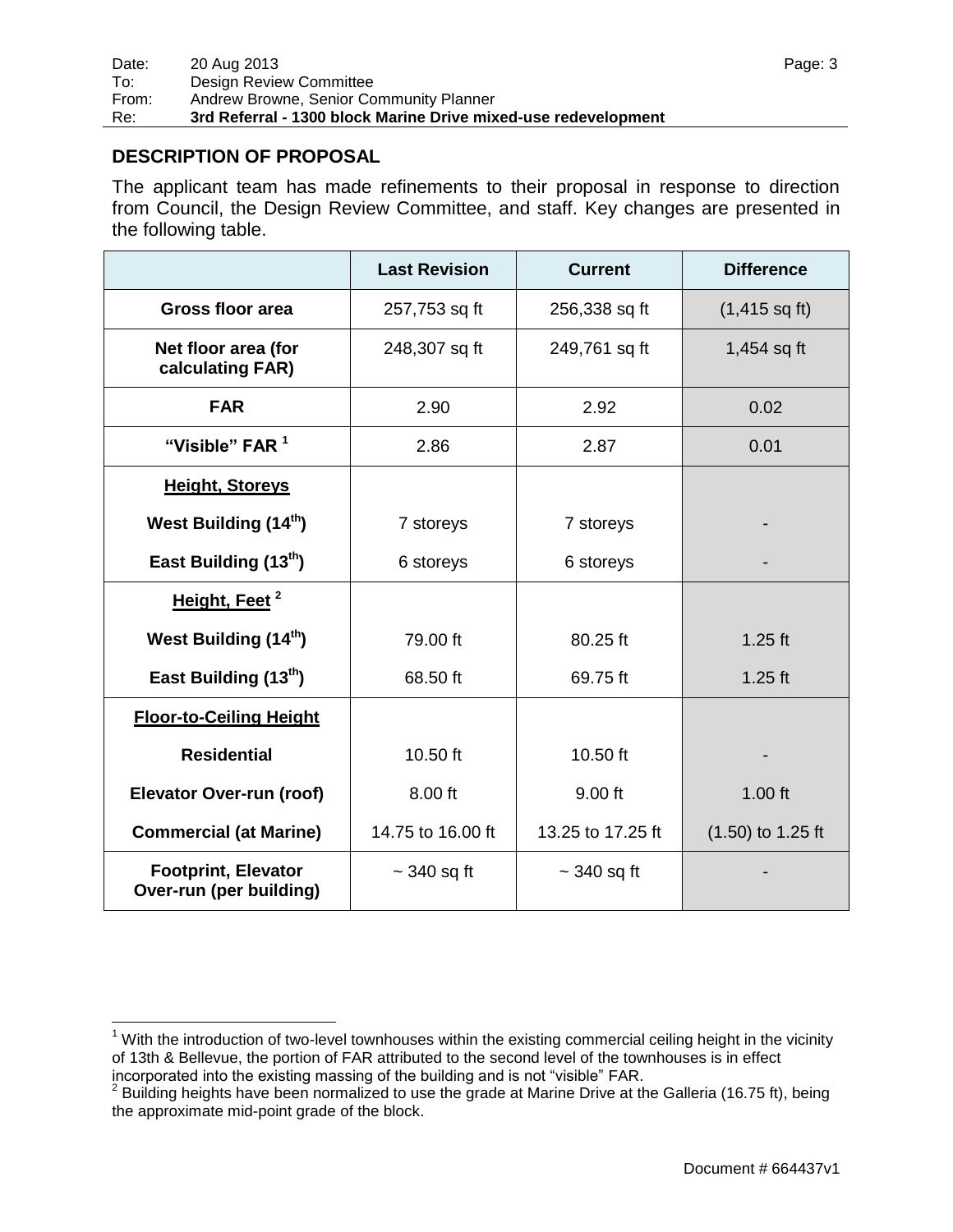|                                                                  | <b>Last Revision</b> | <b>Current</b>                  | <b>Difference</b>          |
|------------------------------------------------------------------|----------------------|---------------------------------|----------------------------|
| <b>Residential Units</b>                                         |                      |                                 |                            |
| <b>Number</b>                                                    | 100 units            | 98 units                        | (2 units)                  |
| Net Average Size <sup>3</sup>                                    | 1771 sq ft           | 1818 sq ft                      | 47 sq ft                   |
| <b>Floor Areas</b>                                               |                      |                                 |                            |
| <b>Ground Floor (gross)</b>                                      | 51,922 sq ft         | 51,090 sq ft                    | $(832 \text{ sq ft})$      |
| <b>Total Residential</b>                                         | 208,371 sq ft        | 206,826 sq ft                   | $(1,545 \text{ sq ft})$    |
| Townhouse <sup>4</sup>                                           | 7,790 sq ft          | 8,908 sq ft                     | 1,118 sq ft                |
| <b>Retail</b>                                                    | 35,482 sq ft         | 34,146 sq ft                    | $(1,336$ sq ft)            |
| <b>Flex Retail/Office</b>                                        | 4,454 sq ft          | 3,483 sq ft                     | (971 sq ft)                |
| Office (Lobby & 2nd Floor)                                       | nil                  | 5,306 sq ft                     | 5,306 sq ft                |
| <b>Setback from West Building</b><br>to 14th St PL               | $~20.5 \text{ ft}$   | $\sim$ 18.0 ft to<br>$~20.5$ ft | $(-2.5 \text{ ft})$ to nil |
| <b>Min. Setback from East</b><br><b>Building to Marine Dr PL</b> | $\sim$ 4.2 ft        | $\sim$ 4.2 ft                   |                            |
| <b>Galleria, Narrowest Point</b>                                 | $~28.6$ ft           | $~26.7$ ft                      | $(1.9 \text{ ft})$         |
| <b>Parking Required</b>                                          |                      |                                 |                            |
| <b>Total</b>                                                     | 300 stalls           | 288 stalls                      | $(12 \text{ stalls})$      |
| Commercial <sup>5</sup>                                          | 100 stalls           | 92 stalls                       | $(8 \text{ stalls})$       |
| <b>Residential</b>                                               | 200 stalls           | 196 stalls                      | (4 stalls)                 |

<sup>&</sup>lt;u>。</u><br><sup>3</sup> Excludes common hallways and building circulation space.<br><sup>4</sup> Included in 'Total Residential'; shown here separately to show detail.

<sup>&</sup>lt;sup>5</sup> The previous calculation of required commercial parking included non-leasable 'back of house' exit corridors accessible to all commercial tenants. The new commercial parking requirement reflects more detailed floor plans that do not include these areas.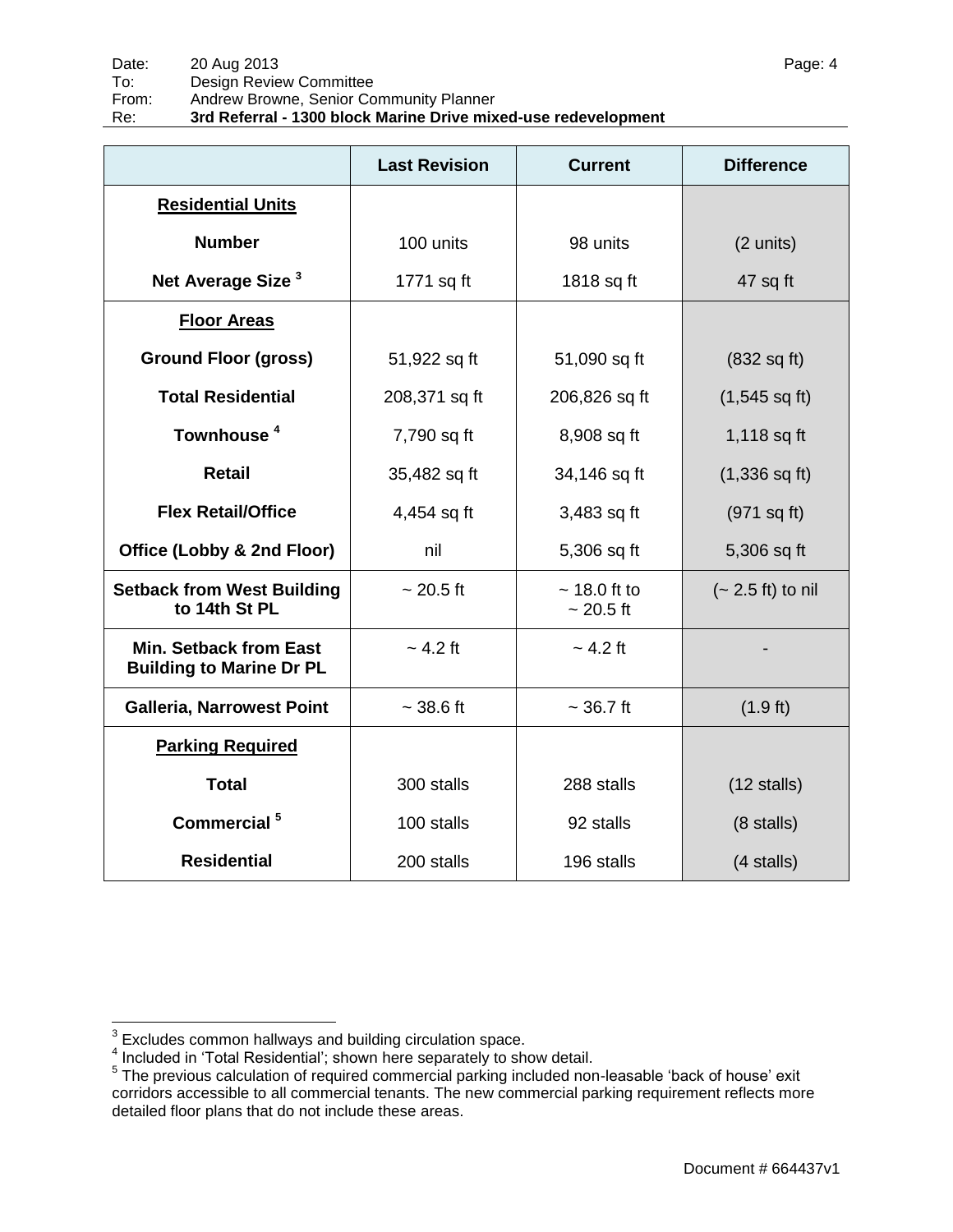|                                    | <b>Last Revision</b> | <b>Current</b> | <b>Difference</b>    |
|------------------------------------|----------------------|----------------|----------------------|
| <b>Parking Provided</b>            |                      |                |                      |
| <b>Total</b>                       | 310 stalls           | 299 stalls     | $(11$ stalls)        |
| <b>Commercial</b>                  | 101 stalls           | 92 stalls      | $(9$ stalls)         |
| <b>Total Residential</b>           | 209 stalls           | 207 stalls     | $(2 \text{ stalls})$ |
| <b>Residential Visitor 6</b>       | 13 stalls            | 11 stalls      | $(2 \text{ stalls})$ |
| <b>Parking Surplus / (Deficit)</b> | 10 stalls            | 11 stalls      | 1 stall              |

## **DISCUSSION**

 $\overline{a}$ 

# Resolution of land uses and gateway architecture at 13<sup>th</sup> & Marine

As requested, the applicant team have incorporated office space on the second floor at  $13<sup>th</sup>$  & Marine, and the architecture has adjusted accordingly to reflect a commercial presence at the gateway to Ambleside. Council has declined to dedicate CAC funds towards a community space within the development (e.g. Artists for Kids or similar), and the floor space previously dedicated to this purpose has been re-tasked as flex retail/office space and a lobby for the second-floor office.

### Consideration of additional residential units and/or second-floor office use

Two important but potentially competing directions were provided to the applicant team: 1) incorporate second-floor office, and 2) maximize residential floor space. Various changes to internal land use and floor area occurred as a result.

Residential floor areas changed as follows:

- $\bullet$  A 'loss' of  $\sim$  5300 sq ft resulting from the conversion of residential floor area to second-floor office;
- $\bullet$  A 'gain' of  $\sim$  1100 sg ft resulting from the elimination of double-height living room ceilings in three of the four townhouses due to floor plan viability;
- $\bullet$  A 'gain' of  $\sim$  2600 sq ft due to the conversion of areas previously exempted from floor area (second-floor residential amenity space and various corridor adjustments) to residential floor area; and,
- A resulting net decrease of  $\sim$  1500 sq ft of residential floor area.

 $6$  Included in 'Total Residential'; shown here separately to show detail.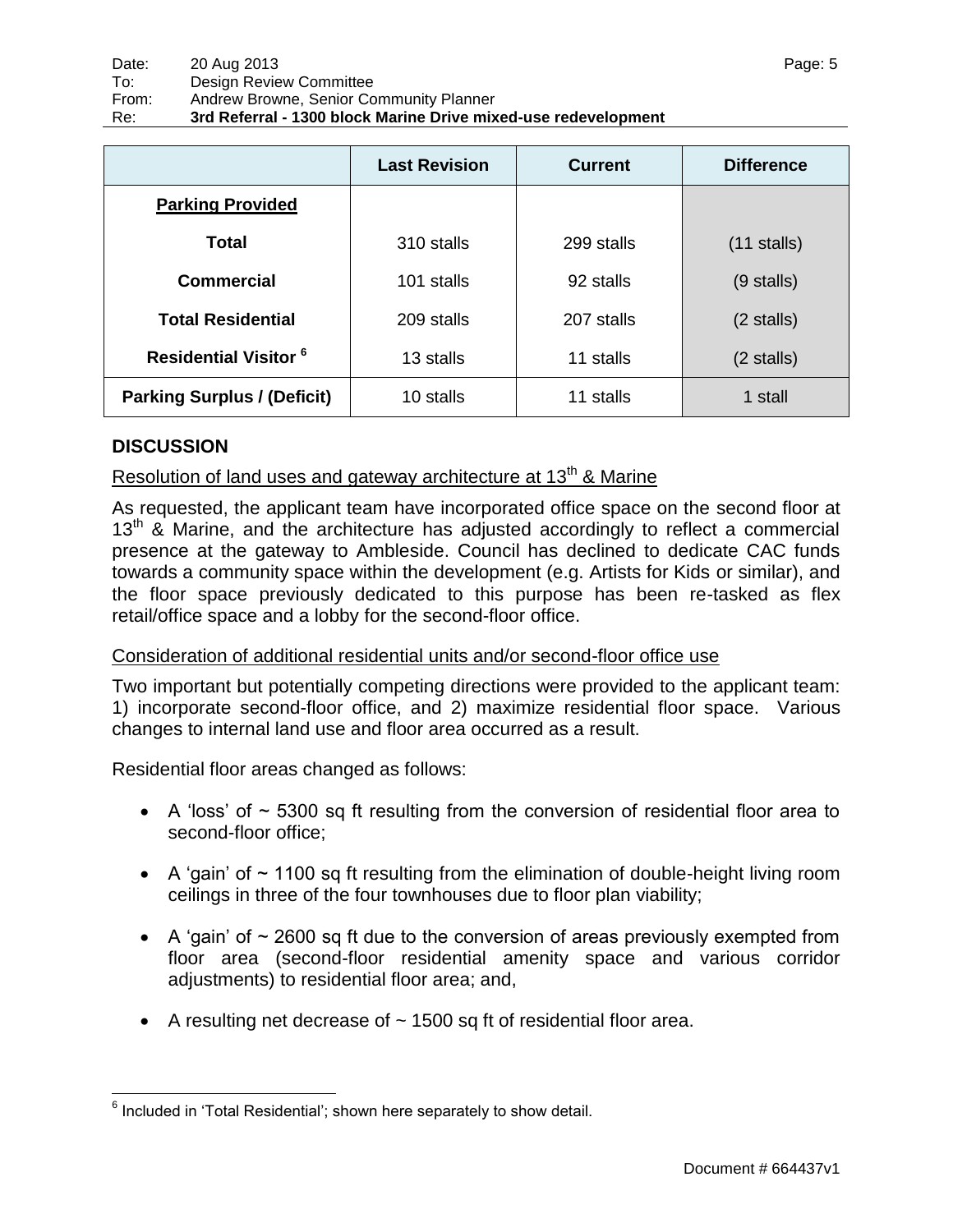Building-wide floor areas changed as follows:

- A net 'loss' of  $\sim$  1500 sq ft of residential floor area (explained above);
- $\bullet$  A 'loss' of  $\sim$  1300 sq ft of ground-level retail due to a small reduction in the gross ground floor area and an exit corridor serving the townhouses being categorized as residential;
- A 'loss' of  $\sim$  1000 sq ft of flex retail/office, primarily due to the addition of a ground-floor lobby for access to the second-floor office;
- A 'gain' of  $\sim$  5300 sq ft of dedicated office space; and,
- A resulting net increase of  $\sim$  1450 sq ft of floor area across the project.

| <b>Changes to Residential Floor Area (sq ft)</b> |                 | <b>Changes to Building Floor Area (sq ft)</b> |            |
|--------------------------------------------------|-----------------|-----------------------------------------------|------------|
| Previous version                                 | 208,371         | Previous version                              | 248,307    |
| Office                                           | 5,306           | Residential                                   | 1,545      |
| <b>Townhouses</b>                                | 1,118<br>$\div$ | Retail                                        | 1,336      |
| Loss of amenity exclusion                        | 2,354<br>$\div$ | Flex retail/office                            | 971        |
| Loss of misc. exclusions                         | 289<br>┿        | Office                                        | 5,306<br>÷ |
| Current version                                  | 206,826<br>$=$  | <b>Current version</b>                        | 249,761    |
| Previous version                                 | 208,371         | Previous version                              | 248,307    |
| <b>NET</b>                                       | (1, 545)<br>=   | NET                                           | 1,454      |

Summary calculations are provided in the following table: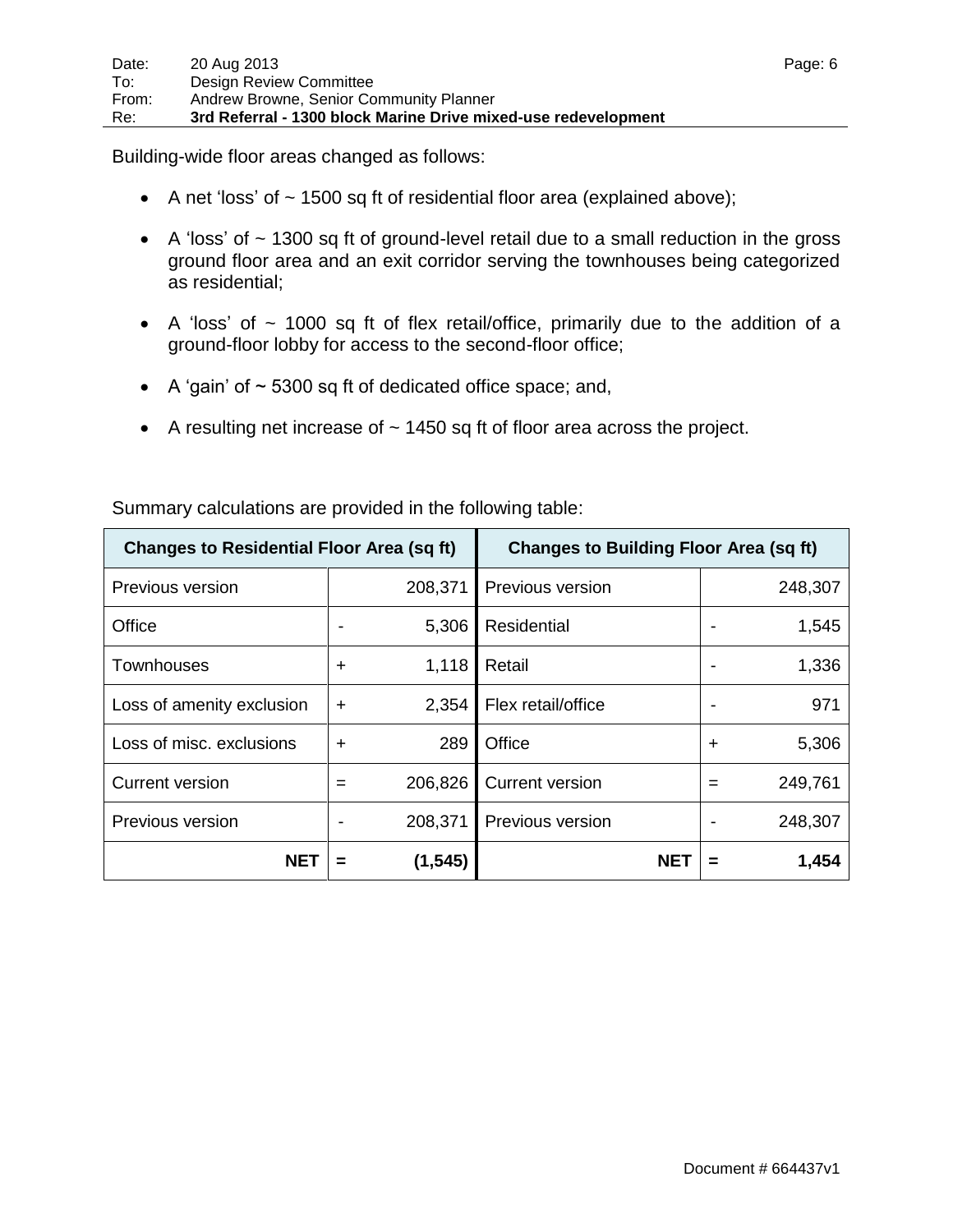The applicant team has advised that in order to achieve viable commercial ceiling heights for the second-floor office, the project has increased in height by 1.25 feet. The architect has provided for this increase on both the east and west buildings to provide visually consistent floor levels. Summary calculations are found below:

| <b>Changes to Building Height (ft)</b>                    |   |        |  |
|-----------------------------------------------------------|---|--------|--|
| Previous ceiling height for Level 1                       |   | 14.75  |  |
| Previous ceiling height for Level 2                       | ┿ | 10.50  |  |
| Previous combined ceiling height for Levels 1 and 2       | = | 25.25  |  |
| Proposed ceiling height for Levels 1 and 2 (@13.25 ft/ea) |   | 26.50  |  |
| <b>NE</b>                                                 |   | (1.25) |  |

### Architectural refinements

The architect has introduced a more obvious gateway architecture at  $13<sup>th</sup>$  & Marine, in conjunction with land use changes (second-floor office), worked to resolve building elevation detail, has added some "spandrel wall" in place of glazing, and has more closely considered material choices across the project and for each building. The west building"s Marine Drive frontage in particular has seen improvement and is more unified.

### Retail strategy and adaptable commercial spaces

Grosvenor retained Mustel Group Market Research to interview a sample of West Vancouver residents about their current use of Ambleside and future needs and priorities. The results helped inform their retail strategy, attached, for the development. The strategy, attached, conceptually breaks the development into five areas – the village hub, the gateway, Ambleside walk, the festival plaza, and beachside.

#### Coordination of residential floor and unit plans with revised building elevations

The architect has provided draft floor plans for every unit. Though they are subject to change and additional detailed work, they serve to illustrate general relationships between the building elevations and interior uses.

### **ITEMS TO ADDRESS**

Council has asked the DRC to evaluate the extent to which the refined submission has responded to Council"s June 17, 2013 direction, which included resolving land uses at  $13<sup>th</sup>$  & Marine and providing a stronger gateway architecture, refinement of the building elevations and materials, provision of second-floor office and/or additional residential units, an explanation of retail strategy, etc (see page 2 for full text of the resolution).